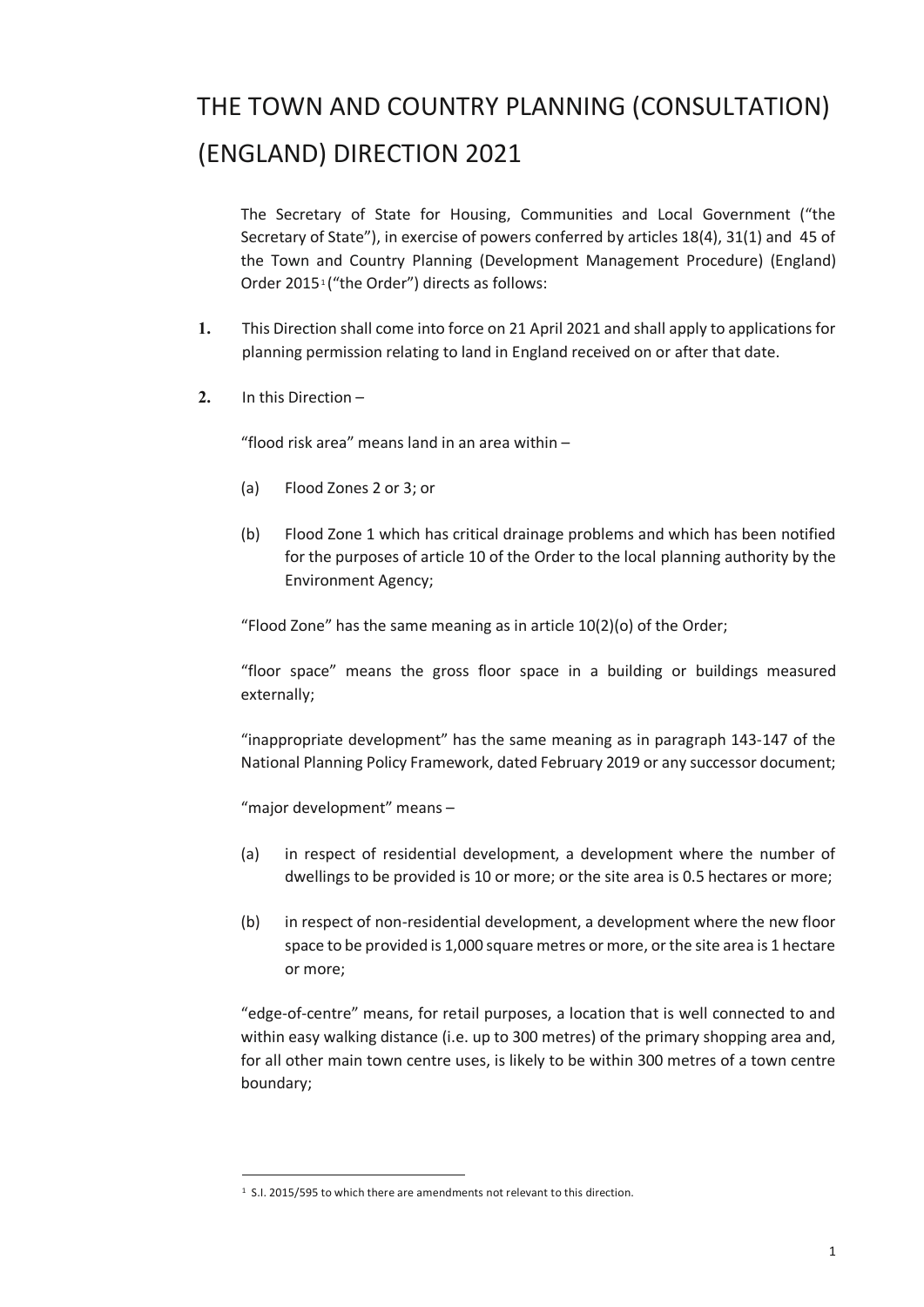"out-of-centre" means a location which is not in, or on the edge of, a town centre but not necessarily outside the urban area;

"out-of-town" means an out-of-centre development outside the existing urban area;

"playing fields" has the same meaning as in article 10(2)(l) of the Order;

"requisite notice" means notice in the appropriate form set out in Schedule 3 to the Order or in a form substantially to the same effect; and

"setting" means the area around a World Heritage Site (including any buffer zone or its equivalent) in which development is capable of having an adverse impact on the World Heritage Site, including an adverse impact on views to and from the World Heritage Site.

- **3.** This Direction shall apply in relation to any application for planning permission which –
	- (a) is for Green Belt development, development outside town centres, World Heritage Site development, playing field development, flood risk area development or commemorative object development; and
	- (b) is received by a planning authority on or after 21 April 2021.
- **4.** For the purposes of this Direction, "Green Belt development" means development which consists of or includes inappropriate development on land allocated as Green Belt in the development plan and which consists of or includes-
	- (a) the provision of a building or buildings where the floor space to be created by the development is 1,000 square metres or more; or
	- (b) any other development which, by reason of its scale or nature or location, would have a significant impact on the openness of the Green Belt.
- **5.** (1) For the purposes of this Direction, "development outside town centres" means development which consists of or includes retail, leisure or office use, and which –
	- (a) is to be carried out on land which is edge-of-centre, out-of-centre or out-oftown; and
	- (b) is not in accordance with one or more provisions of the development plan in force in relation to the area in which the development is to be carried out; and
	- (c) consists of or includes the provision of a building or buildings where the floor space to be created by the development is:
		- (i) 5,000 square metres or more; or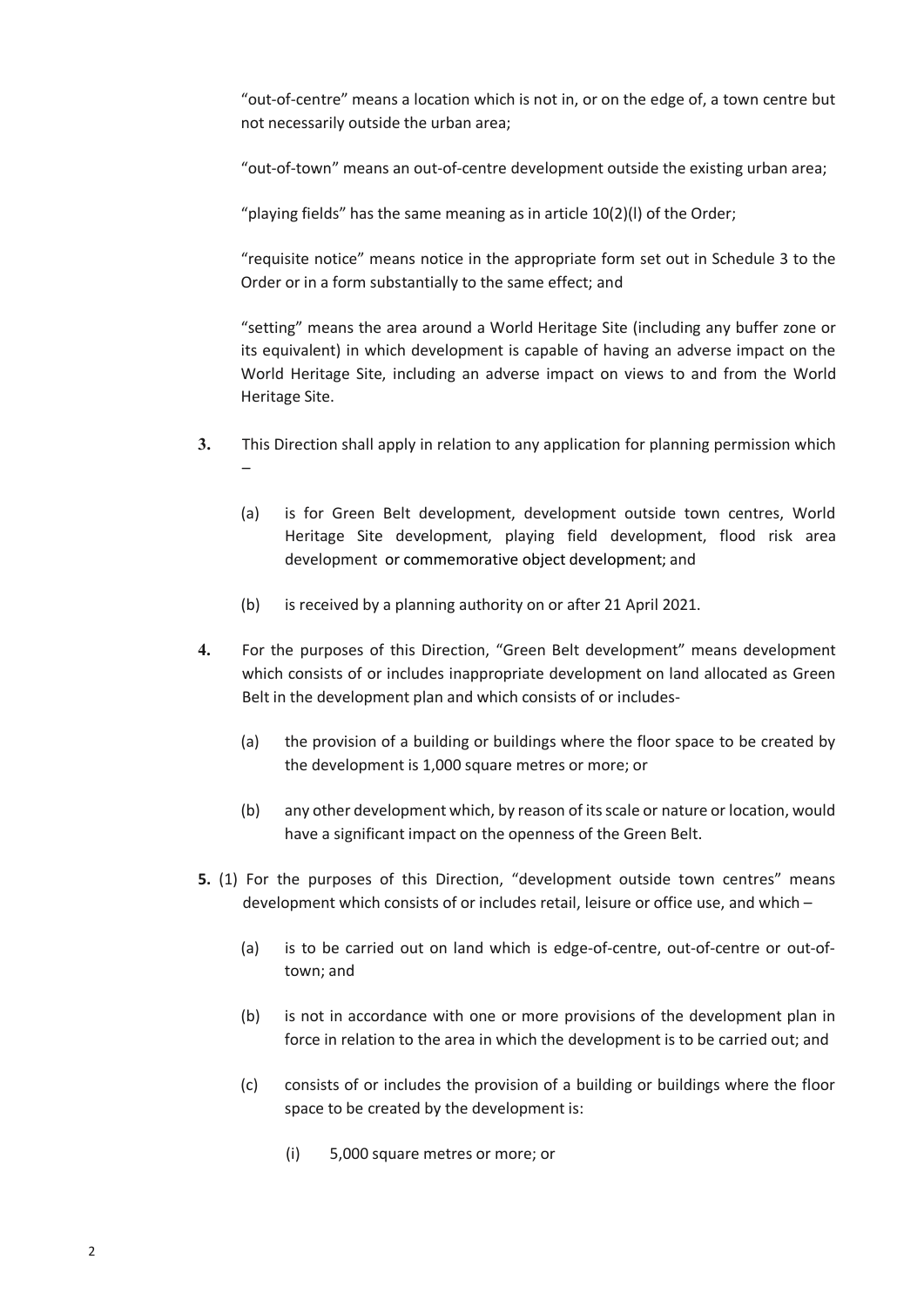- (ii) extensions or new development of 2,500 square metres or more which, when aggregated with existing floor space, would exceed 5,000 square metres.
- (2) In calculating the area of existing floor space for the purposes of development referred to in paragraph 5(1)(c)(ii) this shall include retail, leisure or office floor space situated within a 1 kilometre radius of any part of the same type of use to be comprised in the proposed development and –
	- (a) is already provided;
	- (b) has been substantially completed within the period of 5 years immediately preceding the date an application for development to which this Direction applies is received;
	- (c) in respect of which an application for planning permission has been made but not finally determined on the date an application for development to which this Direction applies is received; or
	- (d) in respect of which an application for planning permission has been granted within the period of 5 years immediately preceding the date an application for development to which this Direction applies is received.
- **6.** For the purposes of this Direction, "World Heritage Site development" means development which would have an adverse impact on the outstanding universal value, integrity, authenticity and significance of a World Heritage Site or its setting, including any buffer zone or its equivalent, and being development to which Historic England has objected, that objection not having been withdrawn.
- **7.** For the purposes of this Direction, "playing field development" means development of a description mentioned in paragraph  $(z)$  of the Table<sup>[2](#page-2-0)</sup> in article 10 of the Order where –
	- (a) the land (or any part of the land) which is the subject of the application  $-$

| (ii) | İS        | currently   | used | bv | an      | educational |
|------|-----------|-------------|------|----|---------|-------------|
|      |           | institution | as   | a  | playing |             |
|      | field; or |             |      |    |         |             |

(iii) has at any time in the five years before the application is received been used by an educational institution as a playing field; and

(i) is land of a local authority; or

<span id="page-2-0"></span><sup>2</sup> Paragraph Z was inserted by S.I. 1996/1817.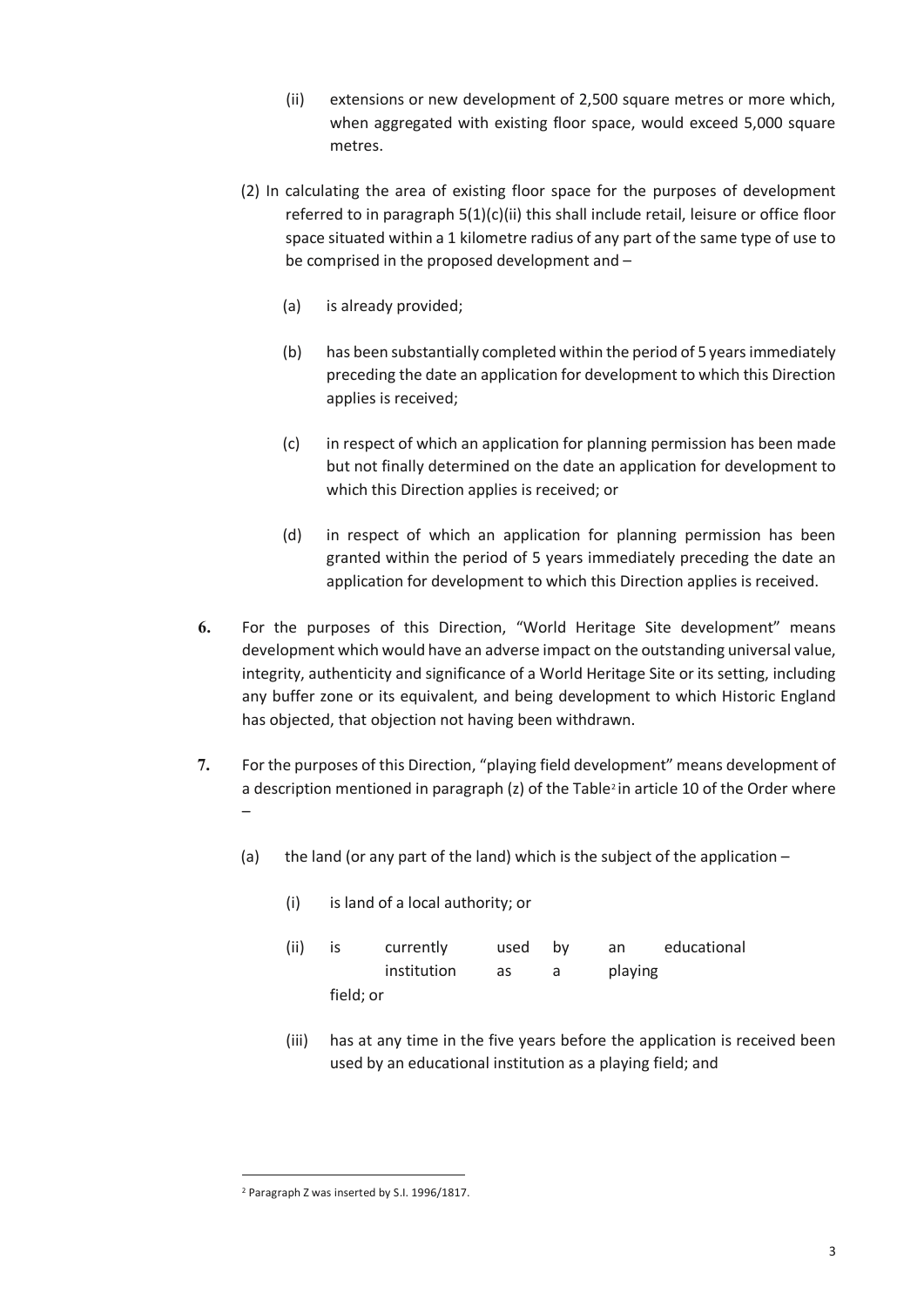- (b) the English Sports Council ("Sport England") has been consulted pursuant to article 10(1) of the Order, and has made representations objecting to the whole or part of the development on one or more of the following grounds –
	- (i) that there is a deficiency in the provision of playing fields in the area of the local authority concerned;
	- (ii) that the proposed development would result in such a deficiency; or
	- (iii) that where the proposed development involves a loss of a playing field and an alternative or replacement playing field is proposed to be provided, that alternative or replacement does not match (whether in quantity, quality or accessibility) that which would be lost.
- **8.** For the purposes of this Direction, "flood risk area development" means major development in a flood risk area to which the Environment Agency has made an objection that it has not been able to withdraw even after discussions with the local planning authority.
- **9.** For the purposes of this Direction, "commemorative object development" means development which consists of or includes full or part demolition of a statue, monument, memorial or plaque which is, or is part of, a building in place for a period of at least 10 years on the date of any proposed demolition other than a statue, monument, memorial or plaque:
	- (a) that is a listed building;
	- (b) that is a scheduled monument;
	- (c) within a cemetery, on consecrated land, or within the curtilage of a place of public worship;
	- (d) within the grounds of a museum or art gallery; or
	- (e) within the curtilage of a dwellinghouse.

The references to "dwellinghouse" and "cemetery" in this -paragraph have the same meaning as Class B of Part 11 of Schedule 2, The Town and Country Planning (General Permitted Development) (England) Order 2015 (as amended)<sup>[3](#page-3-0)</sup>.

- **10.** Where a local planning authority does not propose to refuse an application for planning permission to which this Direction applies, the authority shall consult the Secretary of State.
- **11.** Where, by virtue of paragraph 10, a local planning authority is required to consult the Secretary of State, they shall as soon as practicable send to the Ministry of Housing

<span id="page-3-0"></span><sup>3</sup> S.I.2015/596